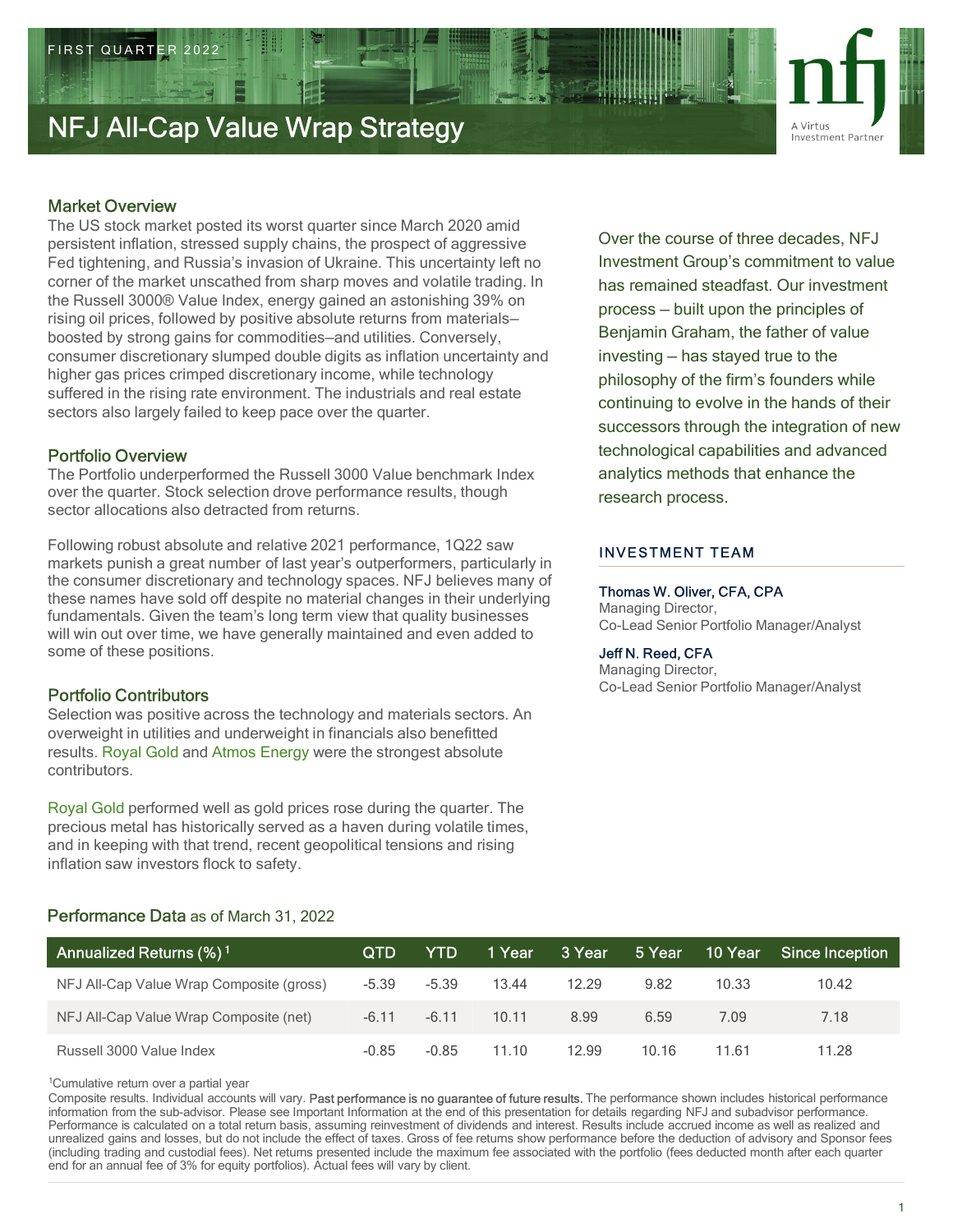

## Portfolio Contributors, cont.

Atmos Energy rose alongside other utilities during the quarter. The gas distributor delivered solid Q1 results and management reaffirmed FY guidance.

# Portfolio Detractors

Stock picking was negative across the consumer discretionary and overweight in consumer discretionary also detracted. First Republic Bank and PulteGroup were the strongest absolute detractors.

# Portfolio Specifics

| First Republic Bank and PulteGroup were the strongest<br>absolute detractors.                                                                                                                                                                                                                                                                                                               |                   |                          | price spikes and continued Covid risks, engineering a soft<br>landing becomes extremely challenging.                                                                                                                                                                                                                                                                                                                                                                                                                                                                                                                                                                                                                                                                                                                                                                                                                                                                                                                                                                                                                                                                                                                                                                                                            |  |
|---------------------------------------------------------------------------------------------------------------------------------------------------------------------------------------------------------------------------------------------------------------------------------------------------------------------------------------------------------------------------------------------|-------------------|--------------------------|-----------------------------------------------------------------------------------------------------------------------------------------------------------------------------------------------------------------------------------------------------------------------------------------------------------------------------------------------------------------------------------------------------------------------------------------------------------------------------------------------------------------------------------------------------------------------------------------------------------------------------------------------------------------------------------------------------------------------------------------------------------------------------------------------------------------------------------------------------------------------------------------------------------------------------------------------------------------------------------------------------------------------------------------------------------------------------------------------------------------------------------------------------------------------------------------------------------------------------------------------------------------------------------------------------------------|--|
| Fourth quarter EPS for First Republic Bank bested<br>consensus estimates on higher net interest income (NII) and<br>lower provision, while loan and deposit growth were strong<br>and the wealth management segment offered attractive fee-<br>based revenue expansion. However, these results were<br>dampened by higher operating expenses and sentiment for<br>the regional bank soured. |                   |                          | In view of what looks like an increasingly rocky path for<br>equities, we continue to focus on companies that are strong<br>allocators of capital. Share repurchases can boost EPS even<br>when earnings growth decelerates. Further, dividend payers<br>and high cash generators offer a concrete, positive return to<br>help mute market swings, while also providing shorter duration<br>investments. At this point in the economic cycle, we also                                                                                                                                                                                                                                                                                                                                                                                                                                                                                                                                                                                                                                                                                                                                                                                                                                                           |  |
| Despite above-consensus 4Q EPS, shares of PulteGroup<br>were weighed down by poor market sentiment for<br>homebuilders in a rising rate environment. Management<br>highlighted continued demand strength, pricing power<br>materially outpacing construction cost inflation, and<br>authorized an additional \$1 billion share buyback program.                                             |                   |                          | believe investors should focus on quality factors across sectors,<br>like high returns on equity and stable, predictable earnings.<br>NFJ strategies, which emphasize above average returns on<br>equity and market-exceeding dividend growth, should be well<br>positioned in such an environment.                                                                                                                                                                                                                                                                                                                                                                                                                                                                                                                                                                                                                                                                                                                                                                                                                                                                                                                                                                                                             |  |
| <b>Portfolio Specifics</b>                                                                                                                                                                                                                                                                                                                                                                  |                   |                          |                                                                                                                                                                                                                                                                                                                                                                                                                                                                                                                                                                                                                                                                                                                                                                                                                                                                                                                                                                                                                                                                                                                                                                                                                                                                                                                 |  |
| <b>Stock</b>                                                                                                                                                                                                                                                                                                                                                                                | Average<br>Weight | Absolute<br>Contribution |                                                                                                                                                                                                                                                                                                                                                                                                                                                                                                                                                                                                                                                                                                                                                                                                                                                                                                                                                                                                                                                                                                                                                                                                                                                                                                                 |  |
| Contributors                                                                                                                                                                                                                                                                                                                                                                                |                   |                          |                                                                                                                                                                                                                                                                                                                                                                                                                                                                                                                                                                                                                                                                                                                                                                                                                                                                                                                                                                                                                                                                                                                                                                                                                                                                                                                 |  |
| Royal Gold                                                                                                                                                                                                                                                                                                                                                                                  | 1.4%              | 0.44%                    |                                                                                                                                                                                                                                                                                                                                                                                                                                                                                                                                                                                                                                                                                                                                                                                                                                                                                                                                                                                                                                                                                                                                                                                                                                                                                                                 |  |
| Atmos Energy                                                                                                                                                                                                                                                                                                                                                                                | 2.1%              | 0.24%                    |                                                                                                                                                                                                                                                                                                                                                                                                                                                                                                                                                                                                                                                                                                                                                                                                                                                                                                                                                                                                                                                                                                                                                                                                                                                                                                                 |  |
| ConocoPhillips                                                                                                                                                                                                                                                                                                                                                                              | 0.7%              | 0.22%                    |                                                                                                                                                                                                                                                                                                                                                                                                                                                                                                                                                                                                                                                                                                                                                                                                                                                                                                                                                                                                                                                                                                                                                                                                                                                                                                                 |  |
| Leidos Holdings                                                                                                                                                                                                                                                                                                                                                                             | 1.1%              | 0.20%                    |                                                                                                                                                                                                                                                                                                                                                                                                                                                                                                                                                                                                                                                                                                                                                                                                                                                                                                                                                                                                                                                                                                                                                                                                                                                                                                                 |  |
| Northrop Grumman                                                                                                                                                                                                                                                                                                                                                                            | 0.9%              | 0.20%                    |                                                                                                                                                                                                                                                                                                                                                                                                                                                                                                                                                                                                                                                                                                                                                                                                                                                                                                                                                                                                                                                                                                                                                                                                                                                                                                                 |  |
| <b>Detractors</b>                                                                                                                                                                                                                                                                                                                                                                           |                   |                          |                                                                                                                                                                                                                                                                                                                                                                                                                                                                                                                                                                                                                                                                                                                                                                                                                                                                                                                                                                                                                                                                                                                                                                                                                                                                                                                 |  |
| First Republic Bank                                                                                                                                                                                                                                                                                                                                                                         | 2.0%              | $-0.46%$                 |                                                                                                                                                                                                                                                                                                                                                                                                                                                                                                                                                                                                                                                                                                                                                                                                                                                                                                                                                                                                                                                                                                                                                                                                                                                                                                                 |  |
| PulteGroup                                                                                                                                                                                                                                                                                                                                                                                  | 1.4%              | $-0.41%$                 |                                                                                                                                                                                                                                                                                                                                                                                                                                                                                                                                                                                                                                                                                                                                                                                                                                                                                                                                                                                                                                                                                                                                                                                                                                                                                                                 |  |
| TopBuild                                                                                                                                                                                                                                                                                                                                                                                    | 0.9%              | $-0.37%$                 |                                                                                                                                                                                                                                                                                                                                                                                                                                                                                                                                                                                                                                                                                                                                                                                                                                                                                                                                                                                                                                                                                                                                                                                                                                                                                                                 |  |
| Sun Communities                                                                                                                                                                                                                                                                                                                                                                             | 2.1%              | $-0.35%$                 |                                                                                                                                                                                                                                                                                                                                                                                                                                                                                                                                                                                                                                                                                                                                                                                                                                                                                                                                                                                                                                                                                                                                                                                                                                                                                                                 |  |
| D.R. Horton                                                                                                                                                                                                                                                                                                                                                                                 | 0.9%              | $-0.33%$                 |                                                                                                                                                                                                                                                                                                                                                                                                                                                                                                                                                                                                                                                                                                                                                                                                                                                                                                                                                                                                                                                                                                                                                                                                                                                                                                                 |  |
| implementation.<br>on small or medium-sized companies may enhance that risk.                                                                                                                                                                                                                                                                                                                |                   |                          | Managed accounts are available exclusively through financial professionals. Managed accounts have a minimum asset level and may not be suitable for all<br>investors. Financial professionals seeking more information should contact their managed accounts department or call their NFJ representative.<br>Accounts are managed by NFJ. For certain sponsor firm accounts, NFJ provides the model to the sponsor or the sponsor's designee for discretionary<br>Risk Considerations: Market Volatility: Local, regional, or global events such as war, acts of terrorism, the spread of infectious illness or other public health<br>issues, recessions, or other events could have a significant impact on the portfolio and its investments, including hampering the ability of the portfolio<br>manager(s) to invest the portfolio's assets as intended. Issuer Risk: The portfolio will be affected by factors specific to the issuers of securities and other<br>instruments in which the portfolio invests, including actual or perceived changes in the financial condition or business prospects of such issuers. Equity<br>Securities: The market price of equity securities may be adversely affected by financial market, industry, or issuer-specific events. Focus on a particular style or<br>2 |  |
|                                                                                                                                                                                                                                                                                                                                                                                             |                   |                          |                                                                                                                                                                                                                                                                                                                                                                                                                                                                                                                                                                                                                                                                                                                                                                                                                                                                                                                                                                                                                                                                                                                                                                                                                                                                                                                 |  |

# **Outlook**

FIRST QUARTER 2022<br> **ANTEL ANTER VAILLE WATED Strategy**<br> **ANTEL ANTERN VAILLE WATED STRATEGY**<br> **ANTERN SERV** (TOP) **CONTIFICATE CONTINUES**<br> **ANTERN SERV** (SPERITE TO THE GUARTERN SURFACE CONTINUES) and the quarter. The gas Topping the list of concerns for consumers and corporations alike, inflation reached a 40-year high after the consumer price index (CPI) recently jumped to nearly 8%. To help rein in inflation, the Federal Reserve has been transparent about its plans for six to eight quarter point rate hikes over the course of 2022. However, tightening during a slowdown, when the economy already faces multiple exogenous shocks, from the most significant war in Europe since World War II, to energy price spikes and continued Covid risks, engineering a soft landing becomes extremely challenging.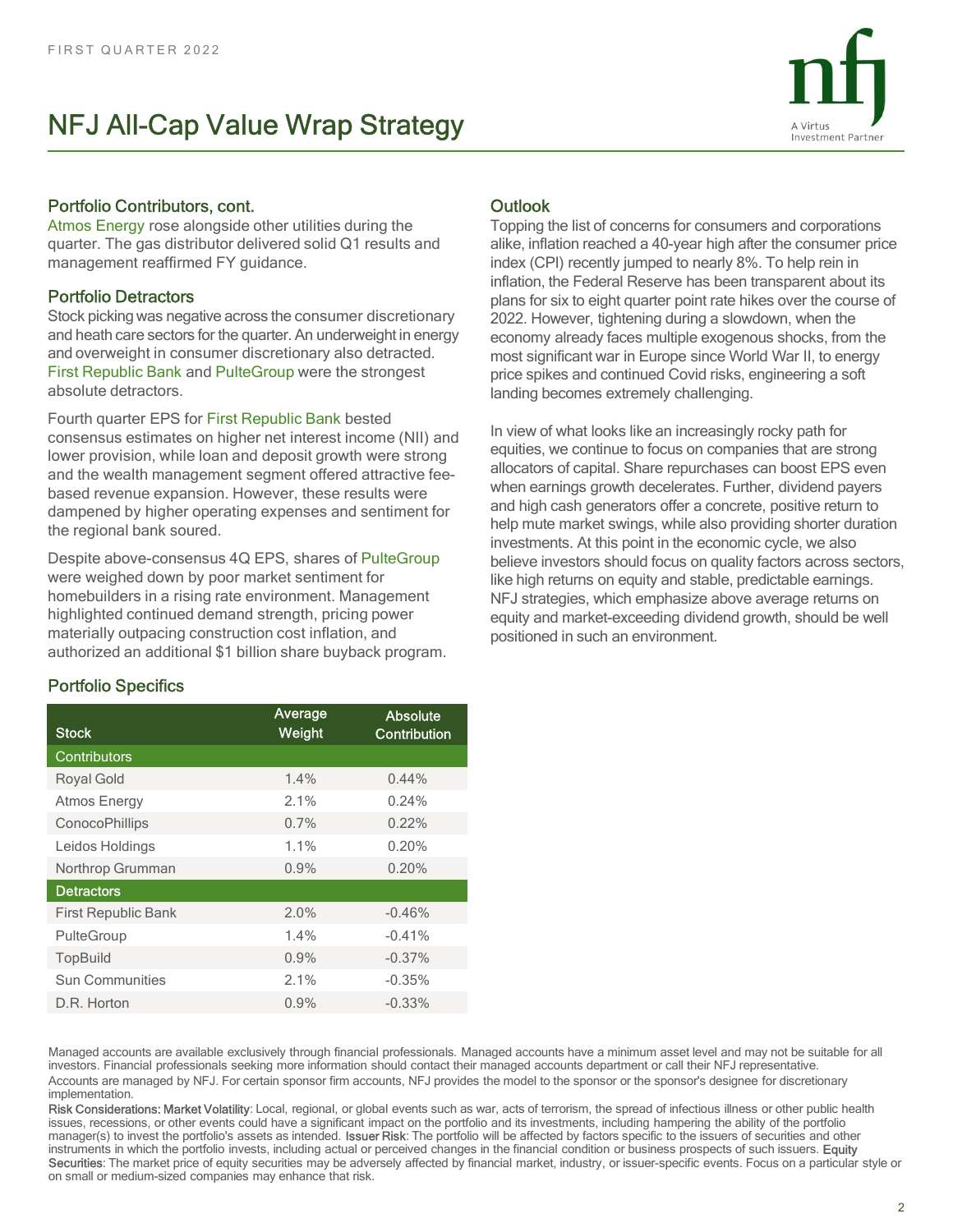Portfolio Statistics as of March 31, 2022

Sector Allocation (%)



|                 |                             |                                       | A Virtus             |                       |
|-----------------|-----------------------------|---------------------------------------|----------------------|-----------------------|
|                 | <b><i>I</i>rap Strategy</b> |                                       | Investment Partner   |                       |
|                 |                             |                                       |                      |                       |
|                 |                             | Characteristic                        | Portfolio            | Russell<br>3000 Value |
|                 |                             | Dividend Yield (trailing 1YR, %)      | 1.4                  | 1.9                   |
|                 |                             | Dividend Growth (5YR wtd avg, %)      | 11.7                 | 7.1                   |
|                 |                             | Price-to-Earnings (next 12Mo.)        | 15.6                 | 14.4                  |
|                 | Index                       | Price-to-Earnings (trailing 1YR)      | 18.9                 | 17.7                  |
|                 |                             | Return on Equity (%)                  | 18.6                 | 15.4                  |
|                 |                             | Return on Assets (%)                  | 10.6                 | 6.8                   |
|                 |                             | Earnings Growth (trailing 3YR avg, %) | 16.6                 | 10.7                  |
|                 |                             | Earnings Growth (trailing 5YR avg, %) | 19.5                 | 12.9                  |
|                 |                             | Market Cap (wtd avg, \$ bn)           | 144.7                | 158.5                 |
|                 |                             | Number of Holdings                    | 101                  | 2,284                 |
|                 | Russell 3000                |                                       |                      |                       |
| ortfolio        | Value                       | Top Ten Positions                     | Portfolio Weight (%) |                       |
| 4.4             | 6.9                         | Sun Communities                       | $2.0\,$              |                       |
| 14.3            | 5.1                         | <b>WEC Energy Group</b>               | $2.0\,$              |                       |
| $0.0\,$         | 7.1                         | Veeva Systems                         | $2.0\,$              |                       |
| $2.9\,$<br>10.7 | $7.3\,$<br>21.1             | First Republic Bank                   | $2.0\,$              |                       |
| 12.6            | 17.4                        | Alphabet<br>Microsoft                 | 1.7<br>1.7           |                       |
|                 |                             |                                       |                      |                       |

|                            | <b>Portfolio</b> | Russell 3000<br>Value | <b>Top Ten Positions</b>  |
|----------------------------|------------------|-----------------------|---------------------------|
| • Communication Services   | 4.4              | 6.9                   | <b>Sun Communities</b>    |
| Consumer Discretionary     | 14.3             | 5.1                   | <b>WEC Energy Grou</b>    |
| • Consumer Staples         | 0.0              | 7.1                   | Veeva Systems             |
| $E$ nergy                  | 2.9              | 7.3                   | <b>First Republic Bar</b> |
| $\blacksquare$ Financials  | 10.7             | 21.1                  | Alphabet                  |
| ■ Health Care              | 12.6             | 17.4                  | Microsoft                 |
| $\blacksquare$ Industrials | 16.4             | 11.2                  | <b>Broadcom</b>           |
| Information Technology     | 15.7             | 9.1                   | <b>Xcel Energy</b>        |
| $\blacksquare$ Materials   | 6.0              | 4.1                   | PulteGroup                |
| $\blacksquare$ Real Estate | 4.9              | 5.4                   | Stanley Black & D         |
| ■ Utilities                | 7.3              | 5.4                   | TOTAL                     |

|          |                       | Price-to-Earnings (next 12Mo.)        | 15.6                 | 14.4  |
|----------|-----------------------|---------------------------------------|----------------------|-------|
|          | Index                 | Price-to-Earnings (trailing 1YR)      | 18.9                 | 17.7  |
|          |                       | Return on Equity (%)                  | 18.6                 | 15.4  |
|          |                       | Return on Assets (%)                  | 10.6                 | 6.8   |
|          |                       | Earnings Growth (trailing 3YR avg, %) | 16.6                 | 10.7  |
|          |                       | Earnings Growth (trailing 5YR avg, %) | 19.5                 | 12.9  |
|          |                       | Market Cap (wtd avg, \$ bn)           | 144.7                | 158.5 |
|          |                       | Number of Holdings                    | 101                  | 2,284 |
|          |                       |                                       |                      |       |
| ortfolio | Russell 3000<br>Value | <b>Top Ten Positions</b>              | Portfolio Weight (%) |       |
| 4.4      | 6.9                   | Sun Communities                       | 2.0                  |       |
| 14.3     | 5.1                   | <b>WEC Energy Group</b>               | 2.0                  |       |
| $0.0\,$  | 7.1                   | Veeva Systems                         | 2.0                  |       |
| 2.9      | 7.3                   | First Republic Bank                   | 2.0                  |       |
| 10.7     | 21.1                  | Alphabet                              |                      | 1.7   |
| 12.6     | 17.4                  | Microsoft                             |                      | 1.7   |
| 16.4     | 11.2                  | Broadcom                              |                      | 1.5   |
| 15.7     | 9.1                   | <b>Xcel Energy</b>                    |                      | 1.5   |
| $6.0\,$  | 4.1                   | PulteGroup                            |                      | 1.5   |
| 4.9      | 5.4                   | <b>Stanley Black &amp; Decker</b>     |                      | 1.5   |
|          | 5.4                   | <b>TOTAL</b>                          |                      | 17.4  |

The information is historical and may not reflect current or future characteristics and may vary among individual accounts depending on a variety of factors, including portfolio size, specific investment guidelines and inception dates of individual accounts. Certain projected characteristics (such as the forward P/E ratio) of the model portfolio and indices shown have been estimated in this material. Estimated data reflect subjective judgments and assumptions and unexpected events may occur. Therefore, there can be no assurance that developments will transpire as forecasted. P/E is a ratio of security price to earnings per share. Typically, an undervalued security is characterized **• Communication Services**<br>
• Consumer Distretionary 14.3 5.1 WEC Energy Group 2.0 2.0<br>
• Consumer Staples 20 7.3 First Republic Bank<br>
• Financials 10.7 7.1 Very Systems 2.0 2.0<br>
• Financials 10.7 21.1 Alphabet 2.1 2.0<br>
• P/E ratio shown uses funds from operations, instead of earnings, for REITs. Return on Equity (ROE) is a measure of a corporation's profitability, calculated as net income divided by shareholder equity. It is an indication of how well the firm used reinvested earnings to generate additional earnings. • Consumer Staples<br>
• Energy 2.9 7.3 First Republic Bank<br>
• Financials 10.7 2.1.1 Alphabet 2.0 17.7 2.1.1 Alphabet 2.0 17.2 alphabet 2.2.0<br>
• Hold Statistics 12.6 17.4 Microsoft<br>
• Individual Statistics 16.4 11.2 Sole De depending on the size of an account, cash flows, and account restrictions. These statistics are representative of how the portfolios in the composite are invested as of the indicated date. Portfolio holdings are subject to **Example 19**<br> **as of the indicated date.** Portfolio holdings are subject to change date. Portfolio holding are subject to change or the individual is not any financial is not any financial is not any financial is not any instrument. It is presented only to provide information on investment strategies and opportunities. Statements concerning financial market trends are based on assessments of current market conditions, which will fluctuate. References to specific securities and issuers are for illustrative purposes only and are not intended to be, and should not be interpreted as, recommendations to purchase or sell such securities. The information presented in this material has been developed internally and/or obtained from sources which NFJ believes to be reliable; however we do not

guarantee the accuracy, adequacy or completeness of such information nor do we guarantee the appropriateness of any strategy referred to for any particular investor. Past performance is not indicative of future results. Source: Virtus Performance & Analytics, Factset, Russell Investments.

3